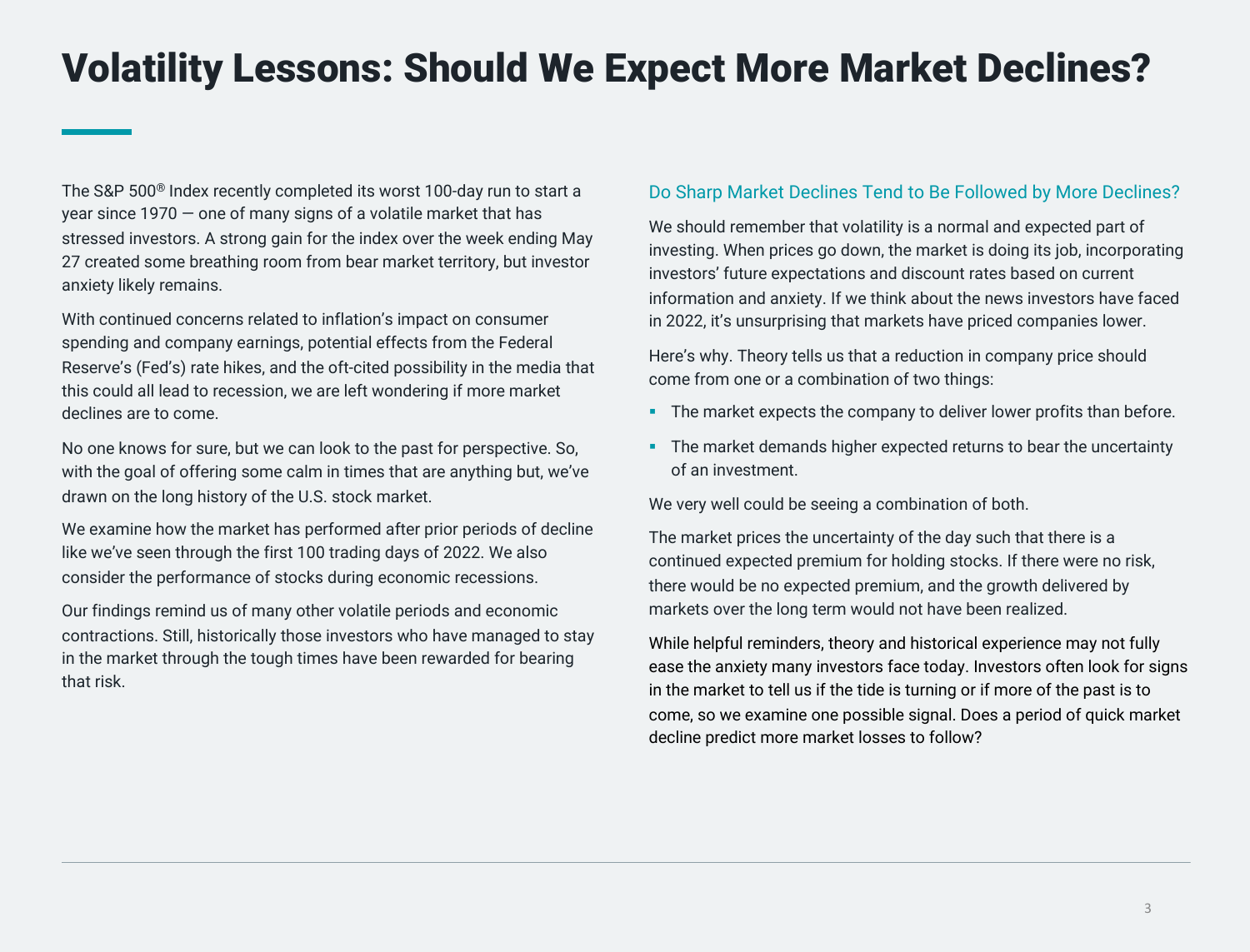We set up our experiment by looking at the relation between the performance of U.S. stocks over the past 100 days versus the next 100 days. Essentially, this is a simple test of whether there is continuation in broad stock market returns. We start by looking at the relation across all periods in the market going back to July 1926.

We plot the results in the left panel of **Figure 1**. The observations form a cloud with no discernable pattern, telling us that recent returns don't seem to inform short-run returns in the future. The key finding is that 70% of the next-100-day return periods were positive. So, regardless of what happened over the prior 100 days, positive returns followed over the next 100 days far more often than not, and stocks delivered a return of 4.45% on average, similar to the historical market average across all days of 1% per month.

#### Figure 1 | U.S. Stock Market Returns Since 1926: Last 100 Days vs. Next 100 Days



Data from 7/1/1926 – 4/30/2022. The market is represented by the CRSP U.S. Total Market Index. Source: Avantis Investors. Past performance is no guarantee of future results.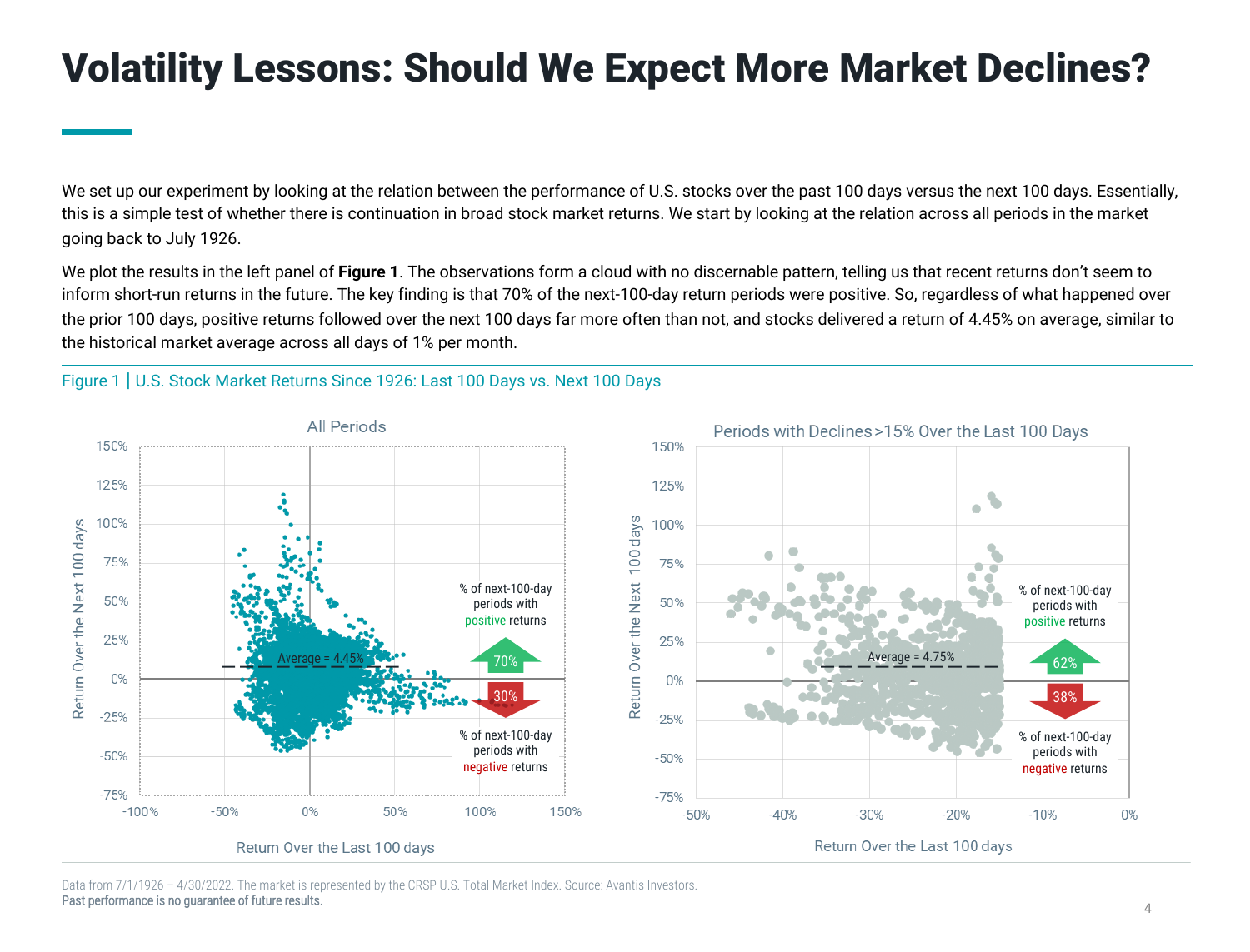What about periods following sharper declines, as we saw over the first 100 trading days of 2022? In the right panel of **Figure 1**, we narrow our sample to last-100-day return periods of -15% or worse. Again, we see no clear relation. Sometimes the next 100 days were positive and sometimes negative. At 62% positive, the percentage of positive next-100-day return periods is lower than the 70% we see over all periods, but there's still a meaningful gap between positive and negative observations. Further, the average return is slightly higher at 4.75% versus 4.45% despite fewer positive periods.

There's no evidence that sharp declines over the past 100 trading days are more often followed by further declines. And, with nearly 100 years of market history showing that those next 100 days tend to be positive, investors should think twice about abandoning stocks now in an attempt to time a market bottom.

#### What if the Economy Slips Into a Recession?

Calls of an impending recession among various media outlets have been common over the past several weeks. With the Fed's plan to curb inflation through an aggressive series of rate hikes and balance sheet cuts, including the first half-percentage point rate increase since 2000, many have questioned whether the Fed can bring inflation back down to its target while still navigating a "soft landing" for the economy.

Continued global supply chain challenges and their effects on commodity prices might make the job even more difficult for the Fed (e.g., current port congestion in China and rising shipment delays, as well as the baby formula shortage driven, in part, by the lack of Ukrainian sunflower oil following Russia's invasion of Ukraine).

One might wonder if the outcomes we saw in the prior study might be different if the economy enters a period of contraction. **Figure 2** shows the average monthly return of U.S. stocks during all months, months of contraction (recessions) and months of expansion as defined by the National Bureau of Economic Research (NBER) from the start of the first recession in the last 50 years (December 1973) through the end of the last recession (April 2020).

Primary takeaways include:

- The economy has largely been expanding over the period (about 87%) of the time).
- During periods of recession, the market's average monthly return has been significantly lower than the average monthly return over the full period.

#### Figure 2 | Average U.S. Stock Market Returns During the 7 Full Business Cycles of the Past 50 Years

|                                                | <b>ENTIRE PERIOD</b> | <b>ECONOMIC</b><br>CONTRACTION | <b>FCONOMIC</b><br><b>FXPANSION</b> |
|------------------------------------------------|----------------------|--------------------------------|-------------------------------------|
| NUMBER OF MONTHS                               |                      |                                |                                     |
| <b>AVERAGE MONTHLY</b><br><b>MARKET RETURN</b> | 0.98%                | -0.05%                         | 1 14%                               |

Data from 12/1/1973 – 4/30/2020. Source: National Bureau of Economic Research.

U.S. business cycle expansions and contraction data from the National Bureau of Economic Research. Returns data from 12/1/1973 – 4/30/2020. Dates are based on the beginning of the first full business cycle of the last 50 years, December 1973 and conclusion of the last full business cycle of the period in April 2020. The CRSP U.S. Total Market Index represents the market. Source: Avantis Investors. Past performance is no quarantee of future results.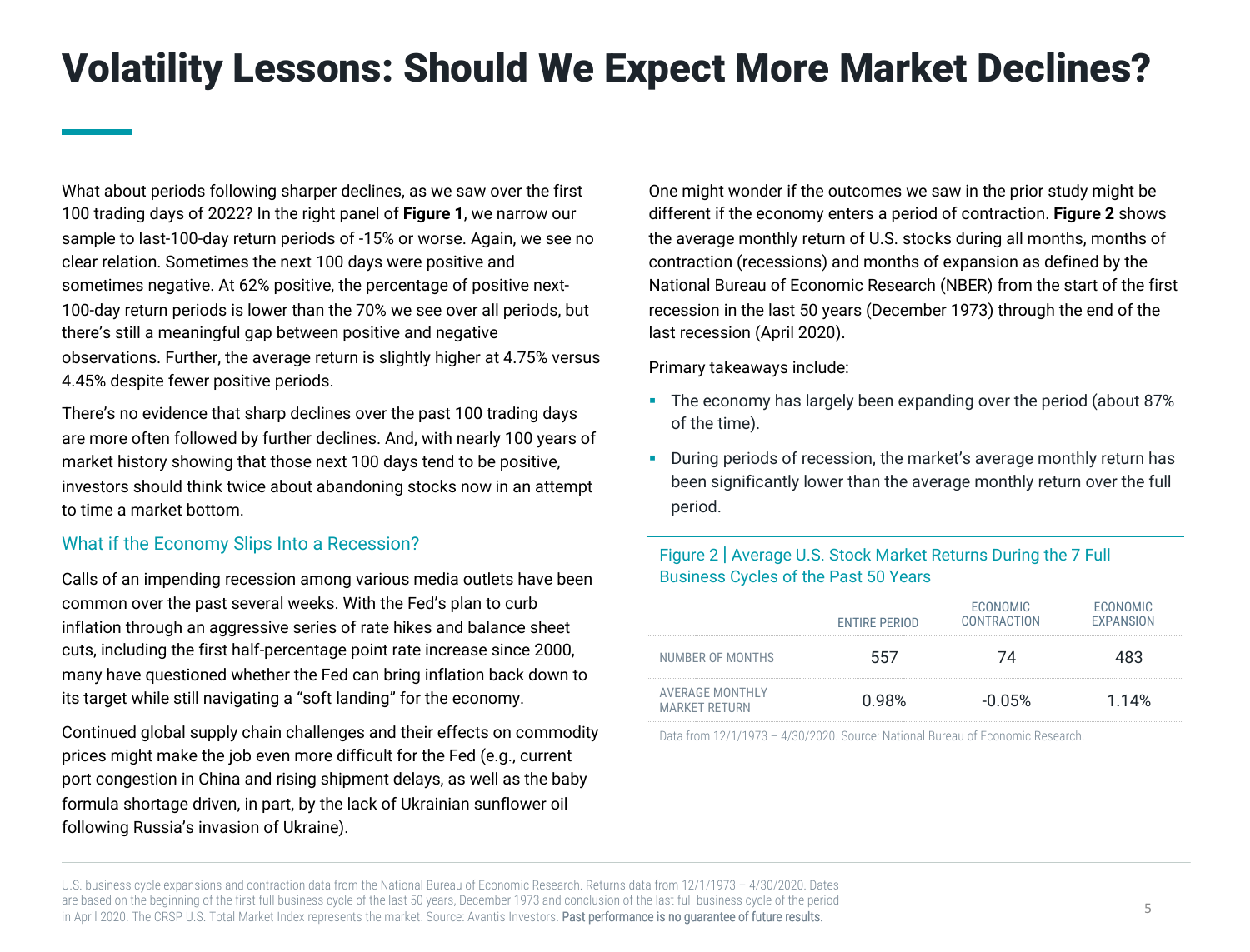If we dig into the seven recessions over the past 50 years, we see more to the story. **Figure 3** shows the average monthly market return during each recession.

Of the seven periods, the market produced a positive return in five of them. During two periods, the average market return was *higher* than the average monthly return over the full sample period shown in **Figure 2**. The meaningfully negative returns during the Great Financial Crisis bring down the overall average during recessions.

This tells us that market returns are not necessarily negative during periods of market contraction. We find that most market losses happen early in the recession period and asset classes with high valuations tend to suffer more than others.

#### FIGURE 3 | U.S. Stock Market Returns Have Been Positive During Most Recessions of the Last 50 Years

| PEAK MONTH       | TROUGH MONTH      | <b>MONTHS IN</b><br>CONTRACTION | <b>AVERAGE MONTHLY</b><br><b>MARKET RETURN</b> |
|------------------|-------------------|---------------------------------|------------------------------------------------|
| November 1973    | <b>March 1975</b> | 16                              | $-0.31%$                                       |
| January 1980     | <b>July 1980</b>  | 6                               | 1.66%                                          |
| <b>July 1981</b> | November 1982     | 16                              | 0.99%                                          |
| <b>July 1990</b> | March 1991        | Զ                               | 1.21%                                          |
| March 2001       | November 2001     | Զ                               | 0.14%                                          |
| December 2007    | June 2009         | 18                              | $-2.00%$                                       |
| February 2020    | <b>April 2020</b> |                                 | 0.19%                                          |
|                  |                   |                                 |                                                |

Data from 11/1/1973 – 4/30/2020. Source: Avantis Investors. U.S. business cycle expansions and contraction data from the National Bureau of Economic Research. The CRSP U.S. Total Market Index represents the market. Past performance is no guarantee of future results.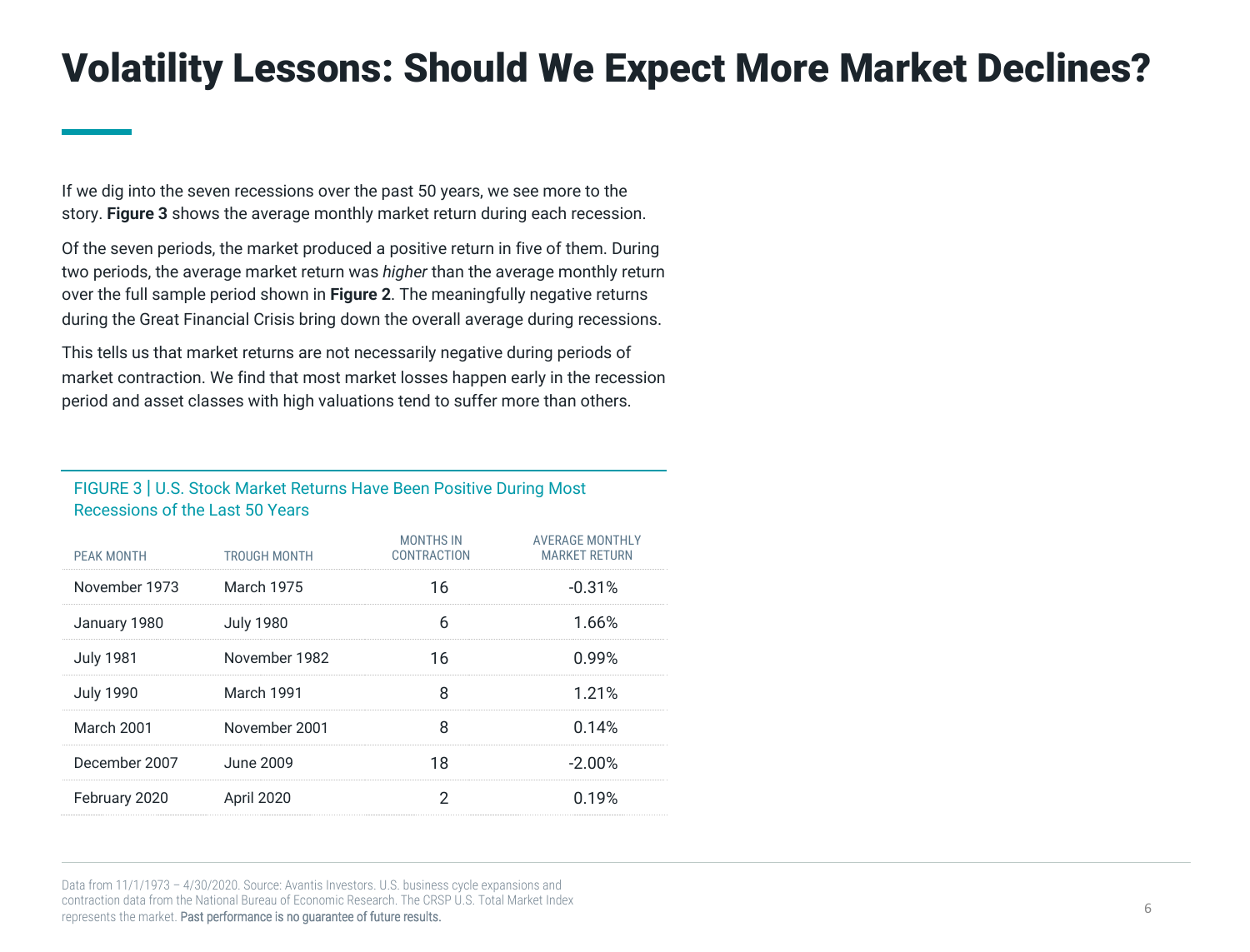**Figure 4** highlights historical valuations for select asset classes. Notably, the spread between valuations of U.S. large growth and small value stocks remains wide compared to what we've seen over much of the past 20 years.

If we think about how markets work and how recessions are determined, the returns of stocks during periods of contraction should not be surprising. Markets are forward-looking, so if the market is anticipating an economic slowdown, the effects and the probability of these effects should already be reflected in prices.

Recessions themselves are also identified after the fact by the NBER. This private nonprofit assesses many economic indicators and metrics, including, but not limited to, gross domestic product (GDP) growth, to see if the economy is slowing for an extended period before a recession is identified.

That means we could already be in a recession that will be identified later—we do have one quarter of negative GDP growth in the books. It could also be that we won't reach the NBER's criteria for a recession any time soon. Recession or no recession, what matters is that prices are already capturing this risk based on the information we have today.

Figure 4 | The Spread Between Valuations of U.S. Large-Cap Growth and Small-Cap Value Stocks Remains Wide



Data from 1/1/2000 - 5/1/2022. Source: Morningstar/Bloomberg. The Russell 1000® Growth Index represents U.S. Large Growth. U.S. Small Value is the Russell 2000® Value Index, International Small Value is the MSCI EAFA Small Value Index, and Emerging Markets is the MSCI Emerging Markets Index.

Past performance is no guarantee of future results.